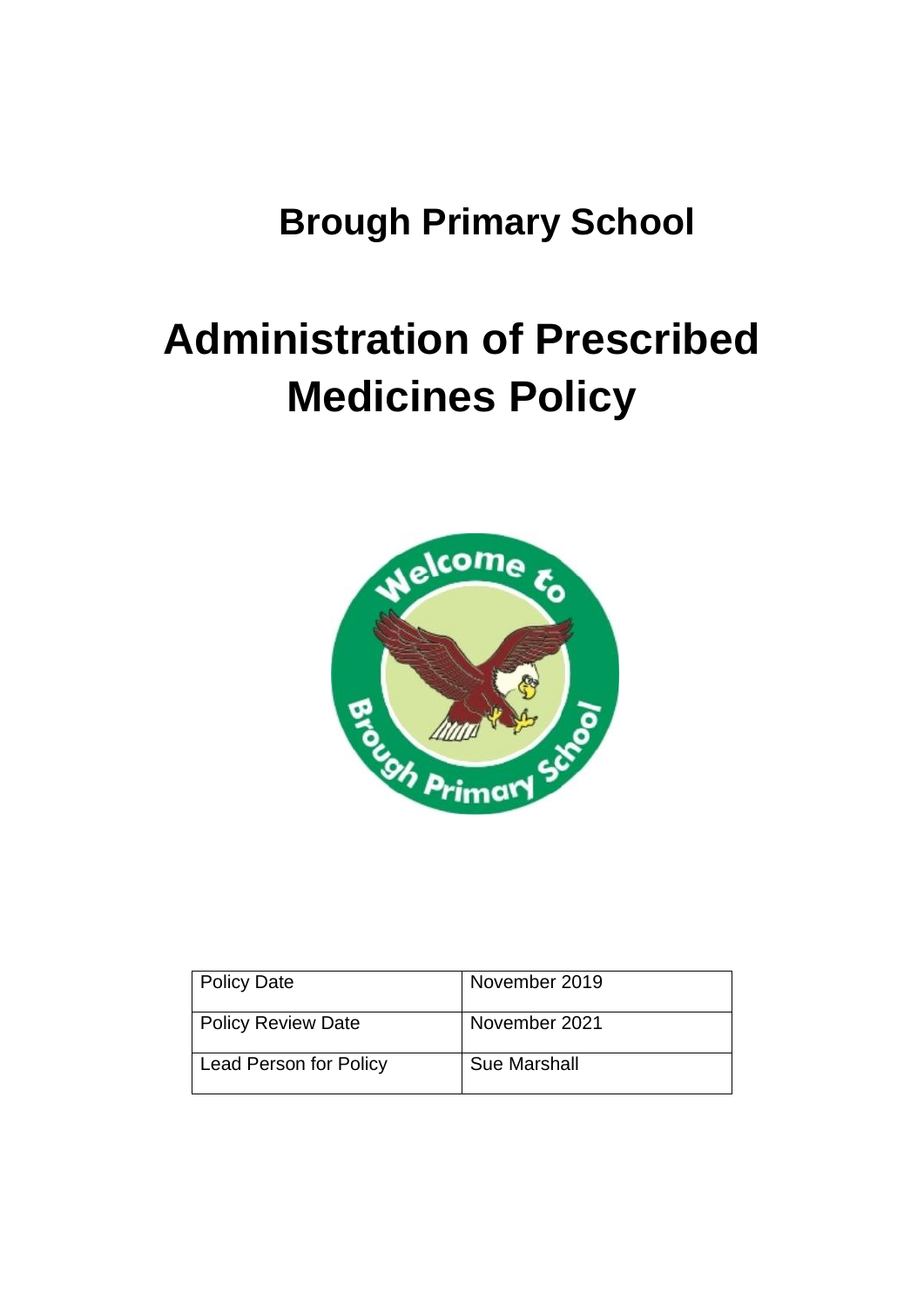## **BROUGH PRIMARY SCHOOL**

## **ADMINISTRATION OF PRESCRIBED MEDICINES POLICY**

The purpose of this policy is to put into place effective management systems and arrangements to support children and with medical needs in the school and to provide clear guidance for staff and parents/guardians on the administration of medicines. This document where appropriate, must be considered in conjunction with all other relevant policies, for example, health & safety.

All staff in school have a duty to maintain professional standards of care and to ensure that children are safe. It is expected good practice that schools review cases individually and administer medicines in order to meet the all-round needs of the child. However, there is no legal duty requiring staff to administer medication or to supervise a child when taking medicines. This is a voluntary role.

#### **Roles and responsibilities**

The Headteacher in consultation with the Governing body, staff, parents/guardians, health professionals and the local authority, is responsible for deciding whether the school can assist a child with medical needs. The Headteacher is responsible for:

- Implementing the policy on a daily basis
- Ensuring that the procedures are understood and implemented
- Ensuring appropriate training is provided
- Making sure there is effective communication with parents/guardians, children, school staff and all relevant health professionals concerning the pupil's health needs

#### **Parents/guardians**

It is the responsibility of parents/guardians to:

- Inform the school of their child's medical needs
- Complete the Parental Agreement for Administering Medicines
- Provide any medication to the school in a container clearly labelled with the following:

Child's name

Name of medication

- Collect any medication held in school at the end of each term
- Ensure the medicines have not passed their sell by date

#### **Pupil Information**

Parents/guardians should give the following information about their child's long term medical needs and to update it at the start of each school year or update the school when changes arise: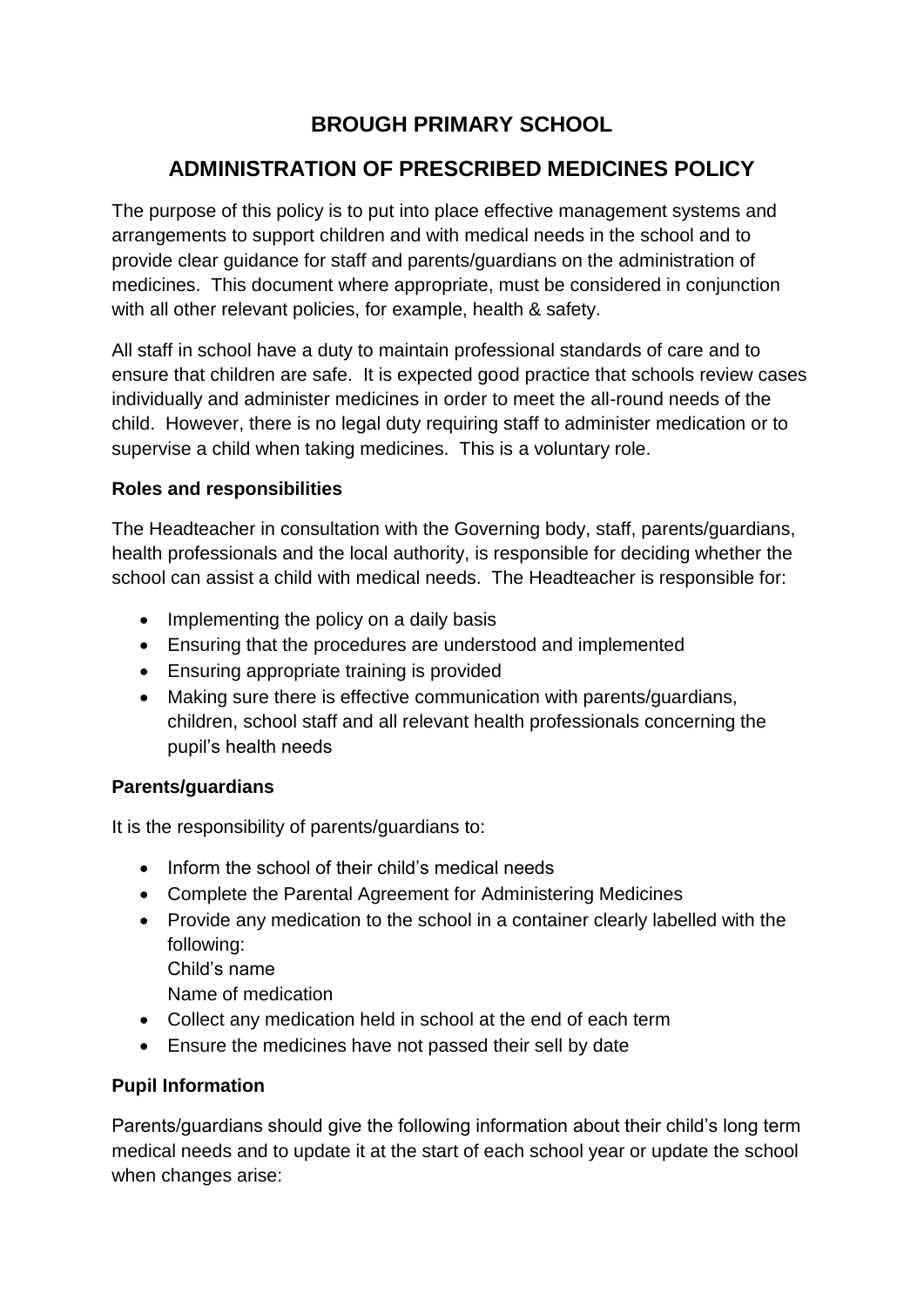- Details of pupil's medical needs
- Medication, including any side effects
- Allergies
- Name of GP/consultant
- Special requirements e.g dietary needs
- What to do and who to contact n an emergency
- Cultural and religious views regarding medical care

#### **Administering Medication**

Staff are not legally required to administer medicines or to supervise a child when taking medicine. Any employee may volunteer to undertake this task but it is not a contractual requirement.

It is expected that parents/guardians will normally administer medication to their children at home. No medication will be administered without prior written permission from the parent/guardian. A 'Parental agreement for school to administer prescribed medicine' form must be completed. Individual sachets of Paracetamol Oral Suspension without prescription, may be issued to pupils by a staff member for a maximum period of 48 hours. The medication must be brought in to school on the day it is required, in a sealed envelope with the child's name, class, date and time the medication was last given clearly marked on the envelope, and handed to the school office where an authorised form can be completed on the day required.

Other over the counter/un-prescribed medication will not be administered by school staff. However, in exceptional circumstances this may be discussed with the Headteacher who may need clarification from a GP.

Any member of staff, on each occasion, giving medication to a pupil will check:

- Name of pupil
- Written instructions provided by the parent/guardian or doctor
- Prescribed dose
- Expiry date

#### **Record keeping**

Staff will complete and sign a 'Record of medicine administered to an individual child' each time medication is given to a child and these will be kept in the school office. The sheet will record the following:

- Name of pupil
- Date and time of administration
- Who supervised the administration
- Name of medication